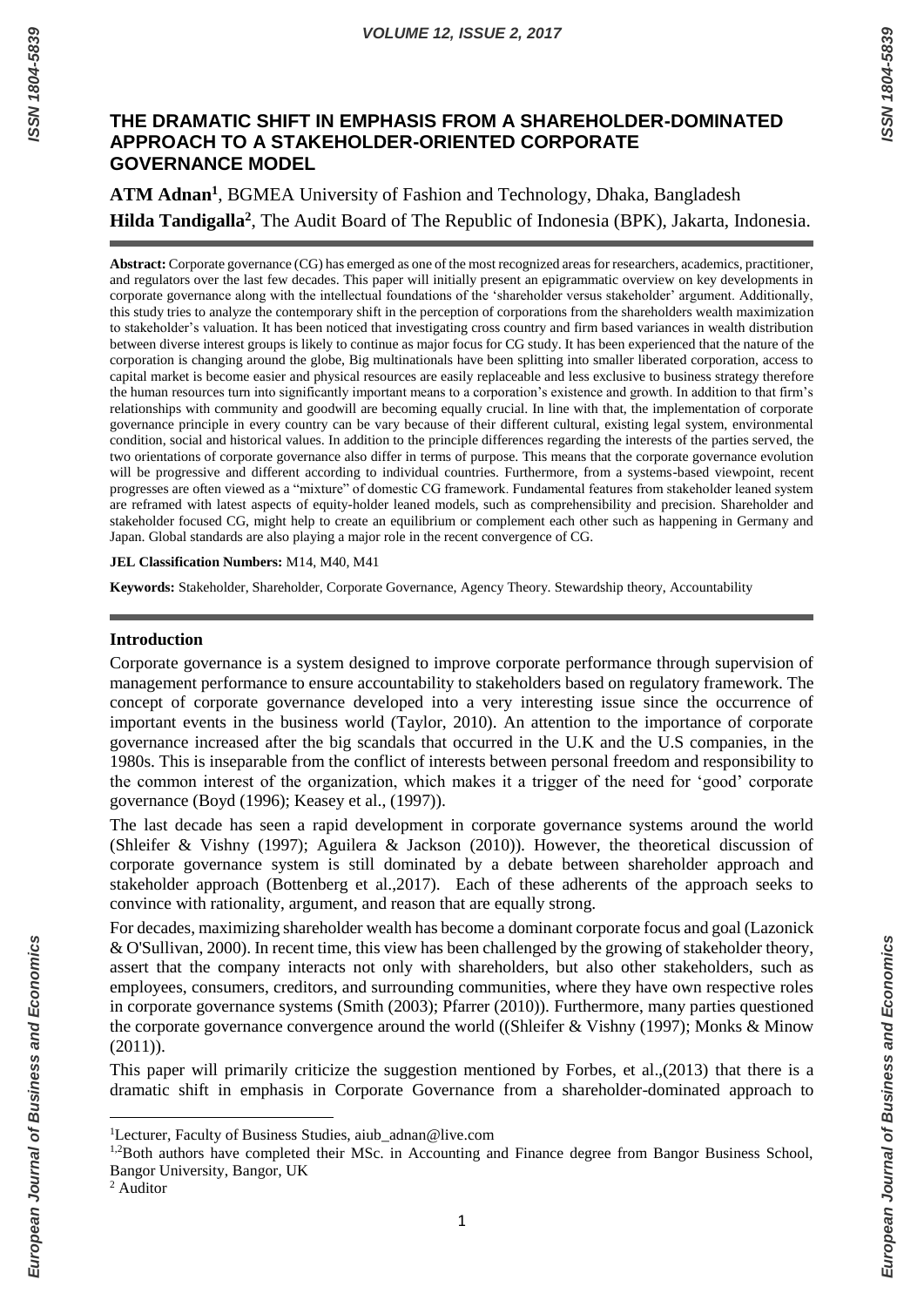corporate governance to a stakeholder-oriented corporate governance model, both in practice and in academic literature. This essay begins by reviewing the corporate governance concept. Further discussion will lay down some major points regarding the two noteworthy approaches, especially the various matters relating to the characteristics underlying each perspective by presenting academic view related to the global convergence of corporate governance systems.

## **Corporate Governance Concept**

The concept of corporate governance has existed and evolved since the concept of corporation was introduced in the UK in the mid-nineteenth century (Ireland, 2010).This concept then derives various definition, theories, & models as follows:

### **Corporate Governance Definition**

There is no single definition of corporate governance (Solomon, 2013). Shleifer & Vishny (1997) explain that 'corporate governance' is concerned with how 'financial suppliers' of the companies make sure they get a return on their investment. Furthermore, in Cadbury report, corporate governance is defined as a system that directs and controls the company, to ensure its sustainability and accountability (Cadbury, 1992). This definition is close to the Organization of Economic Co-operation and Development (OECD)'s understanding that corporate governance structure determines the distribution of rights and responsibilities among various participants, such as boards, managers, shareholders, and other stakeholders, and explains the procedures for making decisions regarding company affairs that determine the company's direction (OECD, OECD Principles of Corporate Governance, 1999).

#### **Corporate Governance Theories**

The two main theories associated are Stewardship Theory and Agency Theory. Stewardship theory views management as trustworthy to act as best as possible for the public interest in general as well as shareholders (Donaldson & Davis (1991); Mallin (2016)). Meanwhile, Jensen & Meckling (1976) through Agency Theory explain how contractual relationships between the owners (principals) delegate certain decision-making to improve their welfare and the management who receives the delegation. Contrary to Stewardship Theory, Agency Theory considers that management cannot be trusted to act the best for the principals' interest (Solomon (2013); Mallin (2016)).

Moreover, there are two other common theories related to corporate governance. One of them is Shareholder Theory that is framed in its current form by Milton Friedman, who argues that the main task of management is to maximize shareholder returns (Stout, 2013). This is also links to the Agency Theory since they are conferred with the principals' power to generate profits and the management's responsibility to increase the investors' wealth. The proponent of Shareholder Theory believes that when the company is run to maximize shareholder value, the performance of the whole economic system can be improved (Smith (2003); Stout (2013)). Secondly, in 1984, Freeman presented Stakeholder Theory that begins with the assumption that values are explicit and undeniably part of business activities (Freeman et al., 2010). Unlike Agency Theory that focuses exclusively on shareholder interests, Stakeholder Theory concentrate on all party's interests, such as customers, suppliers, and neighbouring communities since they can be affected by the success or failure of a corporation. Furthermore, an effective implementation of corporate governance cannot be explained by one theory, but it is best to combine theoretical variations (Abdullah & Valentine (2009); Solomon (2013)).

## **Corporate Governance Models**

As mentioned before, there are two main different corporate models, shareholders-oriented model and stakeholders-oriented model (Maher & Andersson, 1999), as follows:

## **Shareholders-Oriented Model**

#### The Concept

The concept of the shareholders-oriented model is concerned with the principal-agent relationship between shareholders and management (Jeffers, 2005). Shareholders-oriented approach refers to a system, which gives the shareholders' interest the highest priority and will therefore first and foremost the management will try to create maximum value for them (Smith (2003); Brandt & Georgiou (2016)). This fundamental idea is manifested in the legal framework of Anglo-Saxon countries, such as the U.S. and the U.K.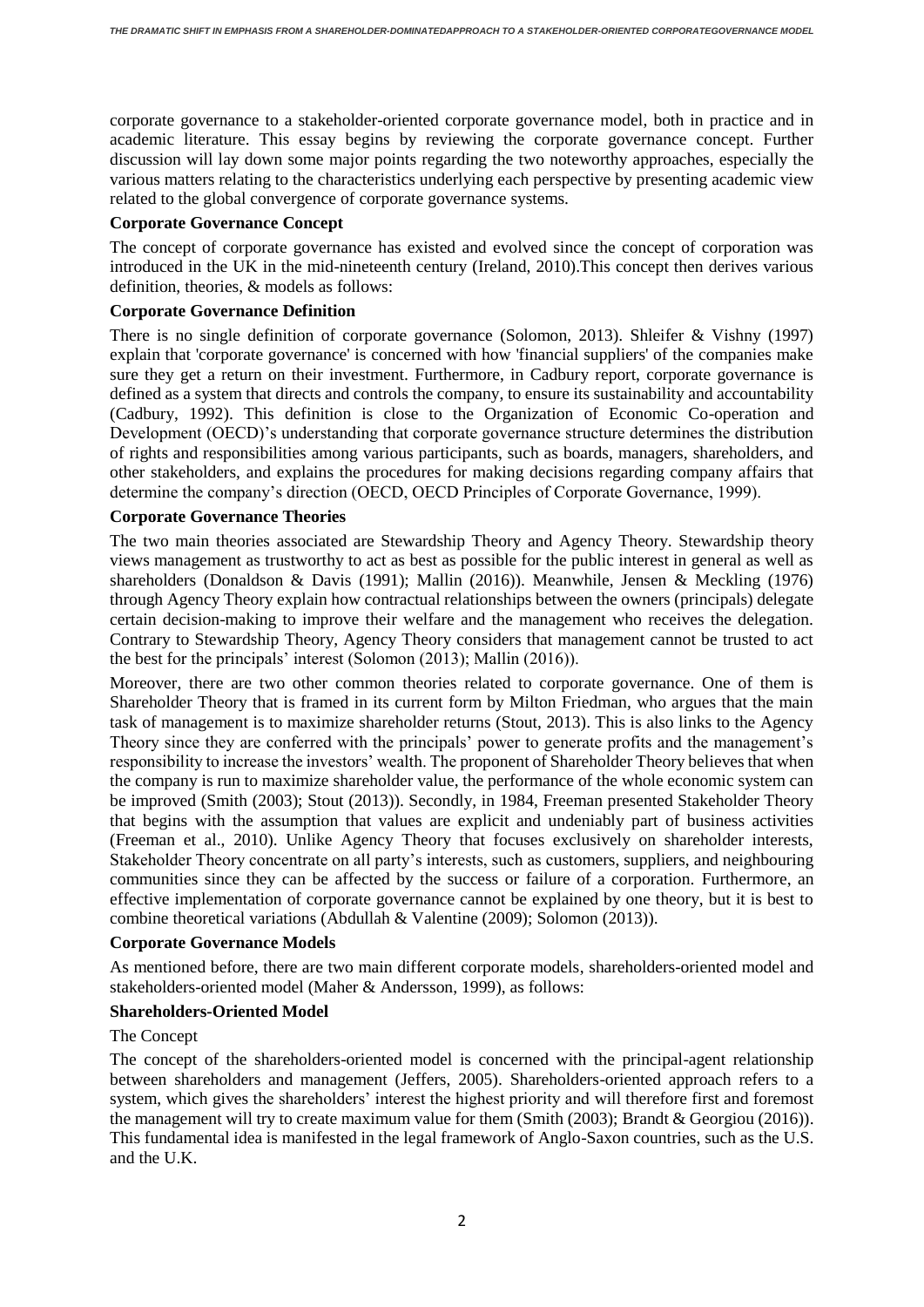Shareholder-oriented model is characterized by very much dispersed ownership: shareholders control the managers' activities through their right to vote, in accordance with their shareholdings. When the owners are dissatisfied, they can sell their shares as a sign of mistrust, thereby opening the possibility of a takeover, followed by changes in the board's composition. In this context, corporate governance system tends to support profit maximization: indeed, it allows companies to meet shareholder expectations for short-term remuneration and the market forces become influential in the resource allocation process, where companies adapt their strategy based on capital market demand ((Smith (2003); Salvioni, et al.,(2016)).

## The Issue

The academic support brings shareholder-oriented model to achieving dominance by the end of millennium. However, the application of the shareholder-value principle reap some criticism. This model, which is only emphasizes the interest of shareholders, is considered ineffective in supporting the implementation of good corporate governance (Brandt & Georgiou, 2016). Many people believe that shareholders are not the only ones investing in the company. The ultimate success of a company is the result of teamwork that embodies the contributions of different resource providers including investors, employees, creditors, suppliers, and customers (Maher & Andersson (1999); Smith (2003)). Moreover, after the scandal and global crisis, such as Enron and Worldcom, the premise of a shareholder-oriented perspective has risen in question (Smith, 2003).

Furthermore, another substantial argument against a shareholder approach is that it is said to support the "short-term" decision because shareholders have power in a company and can even get managers fired, then management has a very strong incentive to meet the demands and interests of shareholders. Threats to support short-term and endanger the wellbeing of the company in the long run are the real thing (Brandt & Georgiou, 2016).

#### **Stakeholders-Oriented Model**

#### The Concept

The basic idea of a stakeholder-oriented model is to consider the interests of various stakeholders. In 1984, Freeman published his landmark book, which point out that the relationship between corporations and stakeholders in the social context is conducted within the framework of a "long-term relationship" in both contribution and risk sharing that will affect the achievement of corporate objectives. Specifically, the "welfare" of all stakeholders should be taken into consideration in making decisions (Freeman et al., 2010). Monks and Minow (2004; 2011) advocate that effective corporate governance should be developed to deal with various stakeholders in determining the company's performance.

Moreover, in most of European Continental and Asian Countries, both laws and policies support the stakeholder-oriented approach, which believe that the company has a purpose to advance the interests of stakeholders, not only shareholders but also employees, suppliers, creditors, or other stakeholders (La Porta, et al.(1998); Jeffers (2005)). Stakeholders-oriented proponents believe that corporate social responsibility (CSR) should go beyond the act of maximizing profits for shareholder, that the welfare created by a company is not necessarily limited to the interests of shareholders but also to the interests of all parties related (Freeman et al.(2010); Salvioni et al.(2017)).

## The Issue

Indeed, the Stakeholders Theory, as a basic concept of stakeholders-oriented approach, offers a more holistic approach that includes more parties than the Shareholder Theory. However, it is also detrimental to its critics. According to Jensen (2001), Stakeholder Theory should not be considered as a valid competence theory because it does not provide the full specification of the objective function of the company. Unlike the clarity given by one objective of shareholder theory, stakeholder theory leads managers to multiple goals, creating confusion, conflict, inefficiency, and competitive failure for the organization (Jensen, Value Maximization, Stakeholder Theory, and the Corporate Objective Function, 2001).

Other issue related have been exemplified by scandals such as Parmalat in Italy and Vivendi in France. Additionally, in Germany, the legitimate representation of trade unions on the board of directors sometimes leads to the practice of considering these organs of control to be meaningless (Jeffers, 2005). Moreover, in Germany and Japan, management control is easy and not too expensive, where employee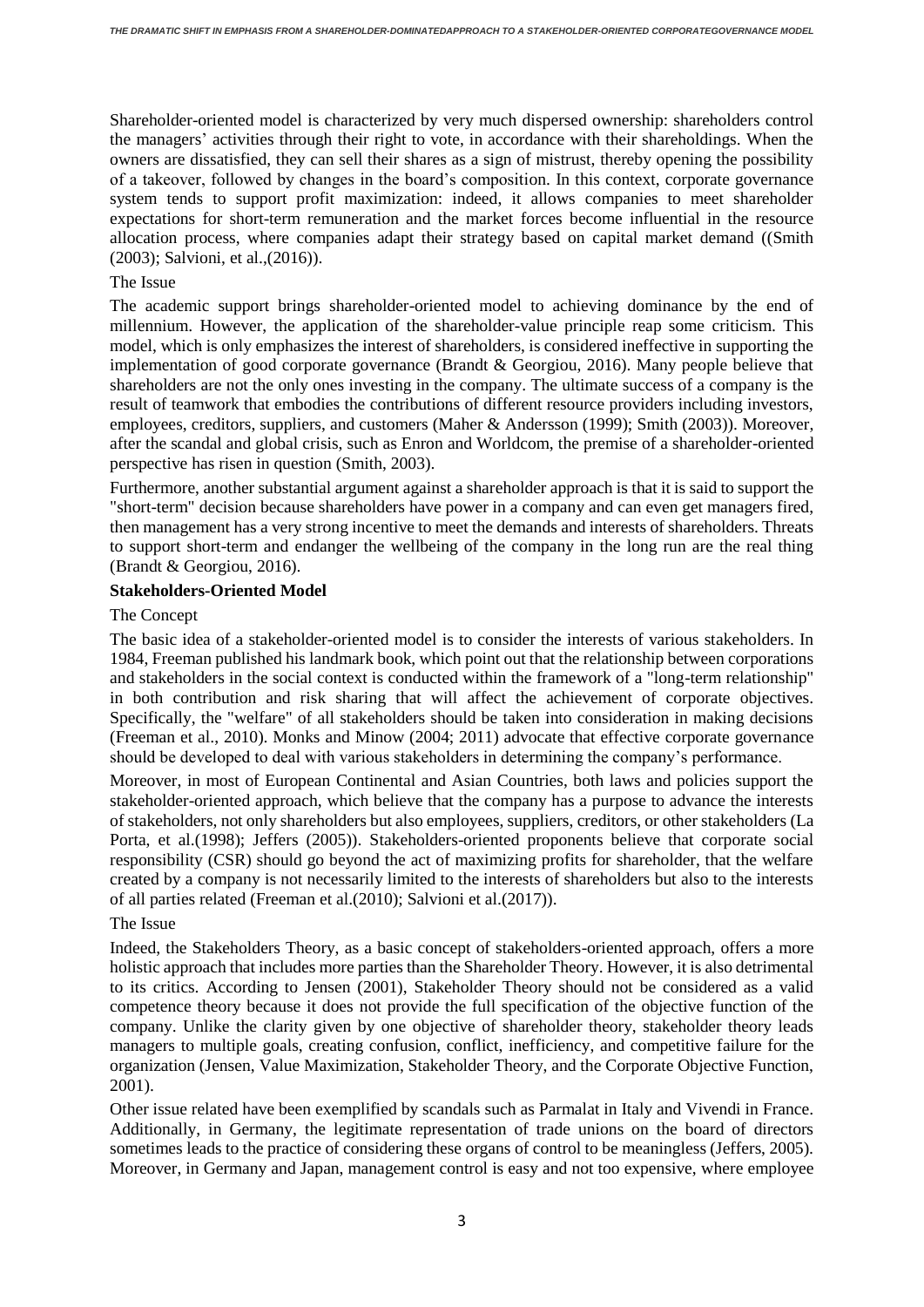commitment is also high (Bottenberg et al.,2017). Yet at the same time the awards to management are also low. This lack of respect for management leads to a lack of management incentives to work well for the stakeholders' interest. Additionally, the economic difficulties faced by several countries whose systems are based on a stakeholder model have contributed to the questioning of this type of governance (Jeffers, 2005).

## **Global Convergence of Corporate Governance Model**

According to Forbes, et al. (2013), the corporate governance concept has undergone the evolution from its current form. Similarly, Yoshikawa & Rasheed (2009) argue that there is evidence to support the convergence of specific corporate governance practices around the world. However, although empirical evidence and well developed theoretical models exist, the debate about the superiority of either model is ongoing (Bottenberg et al.(2017)). Furthermore, there is subsequent debate related to the corporate governance convergence, towards Stakeholders-Oriented Model or towards Shareholders-Oriented Model.

## **Change Towards Stakeholders-Oriented Models**

Many researchers mentioned that the diversity of corporate governance principles has evolved over the past decade, challenging the dominant status of shareholders and stakeholder principles (Letza et al.,(2004); Witt (2004); Waldkirch (2008)). Some research indicates the development of corporate management concept starting from the concept that gives more attention to the shareholders' interest and then experienced a change towards the stakeholders' interest (Forbes, Hodgkinson, & Solomon, 2013).

Forbes, et.al (2010) suggest that a 'good' corporate governance requires accountability to flow in many directions among various stakeholders. The corporate governance framework should recognize the rights of stakeholders established by law or agreement and encourage active cooperation between the company and stakeholders (OECD, G20/OECD Principles of Corporate Governance, 2015). Moreover, According to Vinten (2001), Stakeholder theory is not a universal idea, but is now increasingly universally present, beyond the Anglo-Saxon world in influential economies such as Japan, France and Germany. They even found that in the U.S., it is calculated that 75 percent of those working in the company recognize the meaning of stakeholder terms.

Furthermore, according to Aguilera & Jackson (2003), the corporate governance is the result of interaction among many stakeholders. For example, markets for corporate control can serve shareholders by reducing unprofitable investments, but may also face resistance from employees who are afraid of violating the beliefs about their company's specific investments. It is also adjusted the Shareholders-Oriented Model in terms of financing through equity, dispersed ownership, active markets for corporate control; and Stakeholders-Oriented Models in terms of long-term debt financing, by large block holders, weak markets for corporate control, and a rigid labor market.

Over the past few years, issues of sustainable development and corporate global responsibility have emerged as a relevant factor for the effectiveness of corporate governance. Ayuso et al.(2014) suggest that employees, creditors, suppliers, customers and local community are company's key stakeholders. The recent corporate governance code emphasizes stakeholder management practices, often related to social responsibility. An attention is given to concrete mechanisms to engage multiple stakeholders in corporate governance system and to use this mechanism to meet the needs of multiple stakeholders (Ayuso et al.,2014).

Moreover, Salvioni, et al. (2017), suggest that the emergence of the concept of CSR involves modification in a corporate governance approach, in accordance with sustainable development philosophy as an essential element for long-term success in global markets. They argue that in successful corporations, corporate governance is characterized by a wide range of objectives, in which the company should pay attention to the entire network of internal and external relationships, in accordance with approaches based on information exchange and behavioral optimization in relation to the stakeholders' expectation. CSR and sustainability require good corporate governance, based on stakeholder engagement, fairness, transparency and accountability. It is critical to long-term corporate success and to ensuring that markets deliver value across society. The broader concept of sustainability and CSR imply a shift in the spirit of government, leading to de facto convergence between different corporate governance systems throughout the world (UN Global Compact (2015); Salvioni, et al. (2017)).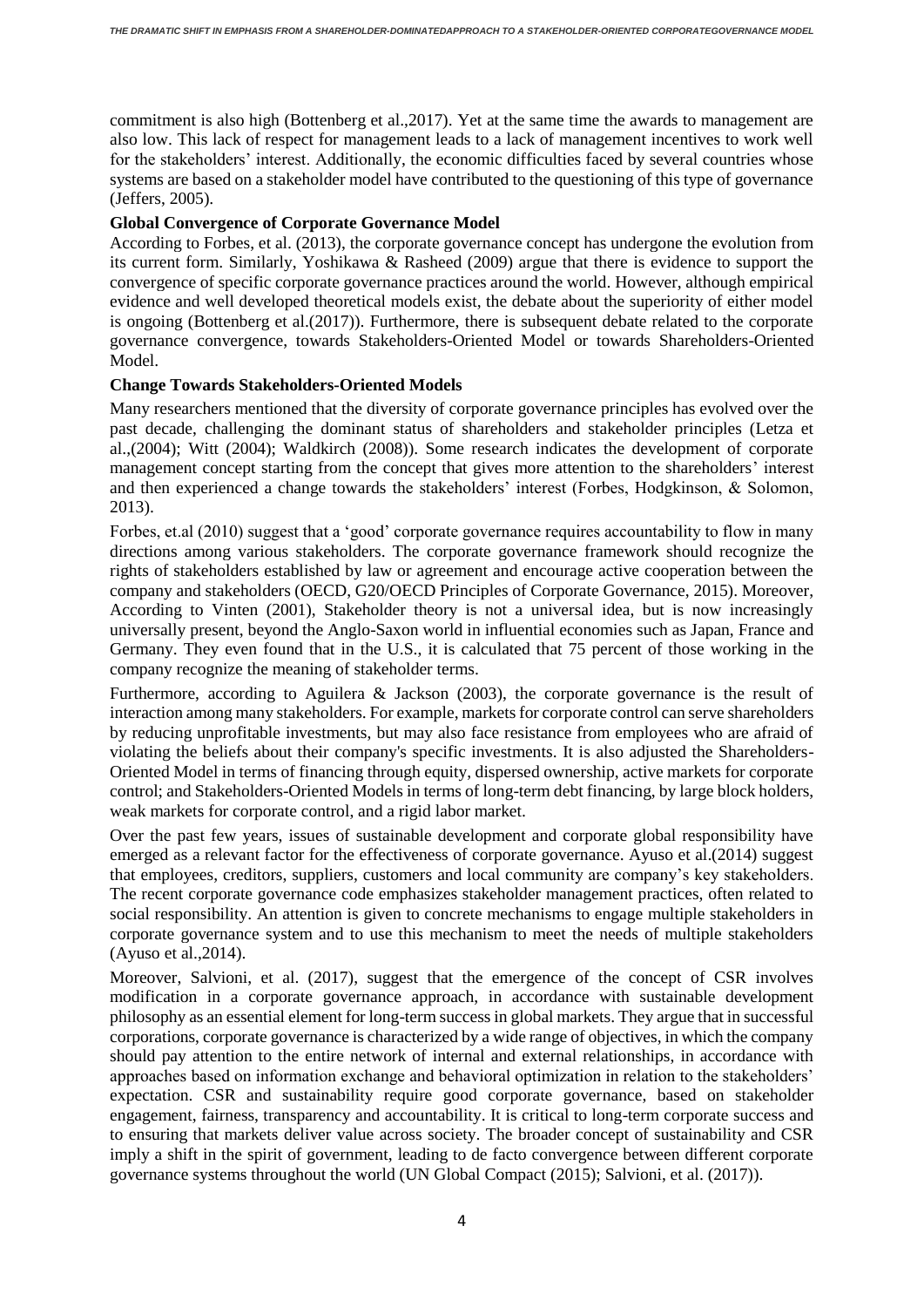## **Change Towards Shareholders-Oriented Models**

Although many studies have found a shifting trend towards stakeholders-oriented approach, some researchers also found a changing towards shareholders-oriented model in many countries. According to Clarke (2016), The Anglo-American government system supports a dynamic market orientation with liquid capital that can quickly pursue market opportunities wherever it occurs. Likewise, Schmidt & Spindler (2002) argue that the U.S corporate governance system is the dominant system since it is more efficient in terms of economics and can adapt more quickly to changes in the market environment than the system in most of European Countries.

Furthermore, many scientists have observed that various pressures have increased on the German corporate governance system that raises questions about its sustainability in its current form (O'Sullivan (2000); Vitol (2004); Witt (2004)). Similarly, Lazonick & O'Sullivan (2000) posited that the boom in the U.S stock market encouraged convergence to the shareholder model, as this had impressed European and Japanese corporate executives about the potential of shareholder value as a corporate governance principle. Moreover, the necessity to raise amount of capital towards cross-border takeover has also led many Continental European firms list their security on London or New York Stock Exchange, thereby subjecting to Anglo-Saxon corporate governance constraint even though their main headquarters remain outside of these country (Gugler et al.,2004).

Other research by Coffee (2001) discussed the change of stakeholders oriented in Europe & Japan. He includes four areas where convergence is proven: i) formal legal reform, ii) propagation of ownership, iii) the rise of international markets for corporate control, and iv) growth of European stock markets. The influence of institutional shareholders and their increased firmness on European managers may also be a force for convergence and increasing shareholder rights in Europe (O'Sullivan, 2000).

Moreover, Hansmann & Kraakman (2000) suggest that corporate governance convergence towards the shareholder-oriented model is not only desirable and inevitable, it has already happened. The consensus on a shareholder-oriented model not only extends in the Anglo-Saxon countries, but has also grown worldwide due to the success of contemporary companies operating under this system. They argue that the shareholder model has out-competed the stakeholder model, and that economic and social globalization pressures will transform stakeholders-oriented model into shareholders-oriented model (Hansmann & Kraakman, 2000). However, a number of recent corporate scandals in the U.S have raised doubts about the superiority of the Anglo-American corporate governance model (Aguilera & Jackson, Comparative and International Corporate Governance, 2010).

Other study conducted by Yoshikawa & Phan (2001) that examined two pairs of comparative case examples to illustrate the differences of two corporate governance systems in Japan. They found that, the changes in ownership structures and institutional expectations will enforce the company to focus on maximizing shareholder value even if stakeholder interests are more emphasized. However, other study conducted by Allen (2000) mentioned that although there is a noticeable tendency of the convergence towards Anglo-American approach, reflecting the strength of the US and the UK economy, but it is difficult for Asian governance to move exactly towards shareholders-oriented system because of their uniqueness of local business culture and legal systems.

Nonetheless, Palmer (2011) mentioned that in the worldwide convergence argument, it cannot be denied that the transformation of corporate governance paradigm against the Anglo-Saxon corporate model is an unfinished portrait, although some countries have recently begun the process of changing their corporate law toward the Anglo-Saxon Shareholder Model.

## **Future Trend**

Schmid & Spindler (2002) suggest that the convergence towards a universally best corporate governance system is not likely to be fast. Aguilera & Jackson (2003) mentioned that some companies in shareholder-oriented countries explicitly tend to follow a stakeholder-oriented approach, and vice versa. Organizations and individuals from every countries inevitably press for the adoption of "best practice" in corporate governance, and it is difficult without significant adaptation (Bottenberg et al.,2017).

Aguilera & Cuervo-Cazurra (2009) shown that there are several transnational bodies that allow the development of codes, such as the World Bank or the OECD. They promoting a similar set of practices regardless to the characteristics of the state, which can indirectly contribute to the achievement of convergence across national governments practice. In other words, they do not move corporate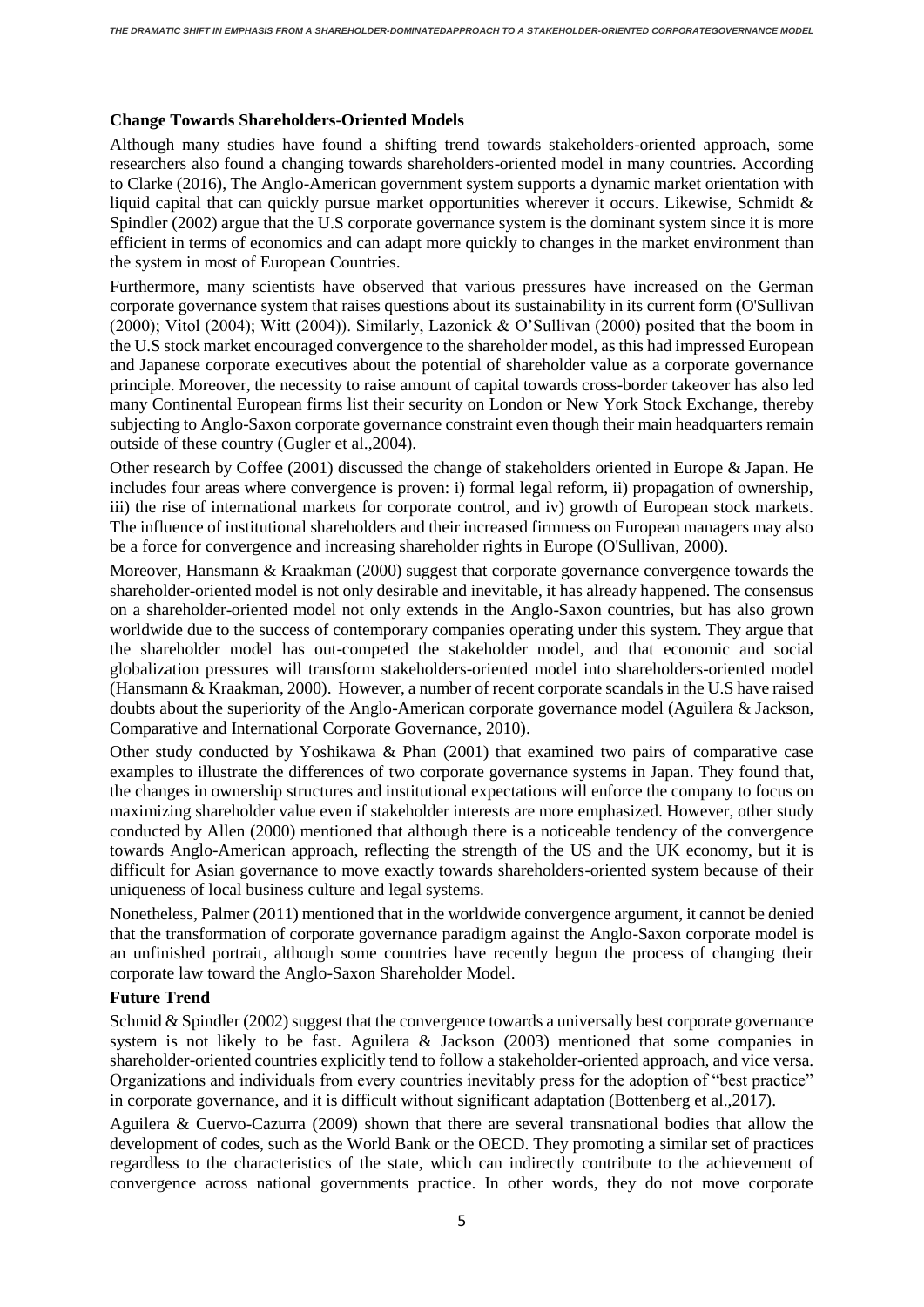governance to a particular model (eg,Anglo-Saxon or Continental Europe) but lead to a more general global model (Haxhi & Aguilera, 2012).

Furthermore, one of the most challenging tasks in the reform agenda is how to develop a framework that drive a social efficient level of investment by all stakeholders while at the same time maintaining the aspect of performance accountability provided by the shareholders-oriented model (Maher & Andersson, 1999). With this in mind, OECD has articulated a set of corporate governance practices that bind the relationship among shareholders, managements, and stakeholder in connection with the rights and obligation for each party (OECD, OECD Corporate Governance Factbook 2017, 2017).

Essentially, the convergence point between the prominent shareholder model adopted by Americans and the extreme stakeholder model advocated by Europeans, may be in the sense of "socially-responsible corporate governance," a concept that seeks to unite two important themes that have not been incorporated so far: good corporate governance and corporate social responsibility (Bottenberg et al.(2017), and therefore each model tends to converge because corporate governance practices continue to grow.

#### **Conclusion**

This paper reviews the research by Forbes et al.(2013) mentioned that there is a shift in emphasis, both theory and practice, from the shareholder-dominated approach to a stakeholder-oriented approach to a corporate governance. Questions that have been raised in shareholders approach versus stakeholder approach's struggle are related to the future development of corporate governance. Many researchers belief that the long-term stakeholder-orientation of some European Continent government systems are under intense pressure to provide shareholder value. However, similar with Forbes et al. (2017), other people belief that the short-run Anglo-Saxon Shareholders-oriented approach itself is challenged by international, national, and community agencies to recognize wider social and environmental responsibilities, therefore need to be adjust. Substantially, the principles of corporate governance continue to grow, each system faces pressure to change, not only Shareholder-Oriented Model, but also Stakeholder-Oriented Model (Gugler et al.(2004); Aguilera & Jackson (2010); Clarke (2016). In line with that, the implementation of corporate governance principle in every country can be vary because of their different cultural, existing legal system, environmental condition, social and historical values. In addition to the principle differences regarding the interests of the parties served, the two orientations of corporate governance also differ in terms of purpose. This means that the corporate governance evolution will be progressive and different according to individual countries (Yoshikawa & Phan (2001); Salvolini et al.(2016)). Furthermore, in this literature review there are still limitations on empirical evidence related to the convergence process. Besides, various studies will continue to emerge regarding to the development of corporate governance in line with the globalization and paradigm shifts. In essence, the debate about convergence still needs to be resolved and should be monitored further (Young et al.,2004).

#### **References**

Abdullah, H., & Valentine, B. (2009). Fundamental and Ethics Theories of Corporate Governance. *Middle Eastern Finance and Economics*(4), 88-96.

Aguilera, R., & Cuervo-Cazurra, A. (2009). Codes of Good Governance. *Corporate Governance: An International Review, 17*(3), 376-387.

Aguilera, R., & Jackson, G. (2003). The Cross-National Diversity of Corporate Governance: Dimensions and Determinants. *Academy of Management Review, 28*(3), 447–465.

Aguilera, R., & Jackson, G. (2010). Comparative and International Corporate Governance. *The Academy of Management Annals, 4*(1), 485–556.

Allen, J. (2000). Code Convergence in Asia: Smoke or Fire? *Corporate Governance International, 3, 1,, 3*(1), 23-37.

Ayuso, S., Rodríguez, M., García-Castro, R., & Ariño, M. (2014). Maximizing Stakeholders' Interests: An Empirical Analysis of the Stakeholder Approach to Corporate Governance. *Business & Society, 53*(3), 414–439.

Bottenberg, K., Tuschke, A., & Flickinger, M. (2017). Corporate Governance Between Shareholder and Stakeholder Orientation: Lessons From Germany. *Journal of Management Inquiry, 26*(2), 165–180.

Boyd, C. (1996). Ethics and Corporate Governance: The Issues Raised by the Cadbury Report in the United Kingdom. *Journal of Business Ethics, 15*, 167-182.

Brandt, F., & Georgiou, K. (2016). Shareholders vs Stakeholders Capitalism. *Comparative Corporate Governance and Financial Regulation. Paper 10*.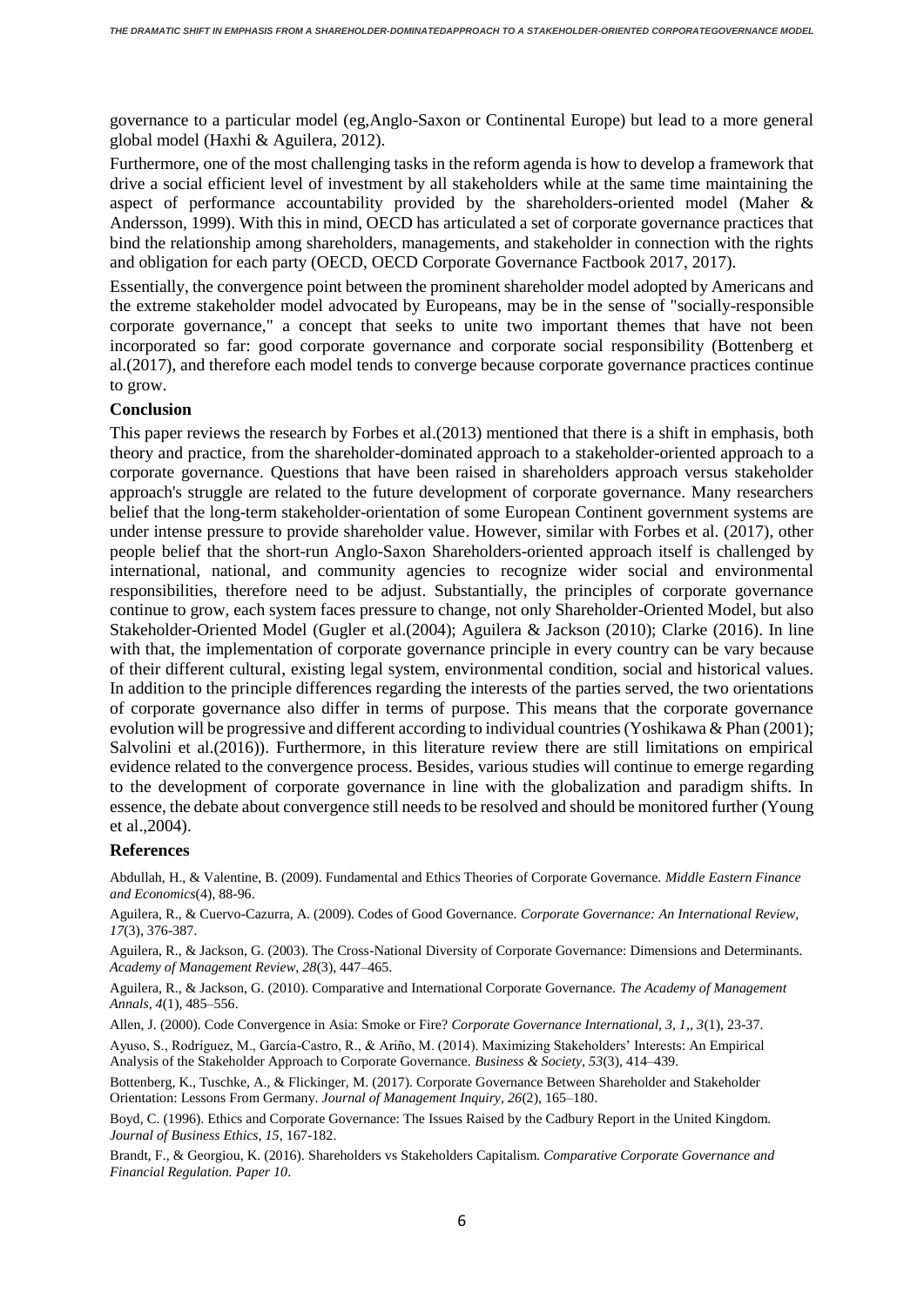Cadbury, A. (1992). *The Financial Aspects of Corporate Governance.* London, UK: The Committee on the Financial Aspect of Corporate Governance (The Cadbury Committee) and Gee and Co, Ltd.

Clarke, T. (2016). The continuing diversity of corporate governance: Theories of convergence and variety. *ephemera: theory & politics in organization, 16*(1), 19-52.

Coffee, J. (2001). The Rise of Dispersed Ownership: The Roles of Law and the State in the Separation of Ownership and Control. *The Yale Law Journal, 111*(1), 1-82.

Donaldson, L., & Davis, J. (1991). Stewardship Theory or Agency Theory: CEO Governance and Shareholder Returns. *Australian Journal of Management , 16*(1), 49-65.

Donaldson, T., & Preston, L. (1995). The Stakeholder Theory of The Corporation: Concepts, Evidence, and Implications. *Academy of Management Review, 20*(1), 65-91.

Forbes, W., Hodgkinson, L., & Solomon, J. (2013). Corporate Governance: A Review of The Literature. *Working Paper*.

Freeman, R., Harrison, J., Wicks, A., Parmar, B., & De Colle, S. (2010). *Stakeholder Theory: The State of the Art.* Cambridge: Cambridge University Press.

Gugler, K., Mueller, D. C., & Yurtoglu, B. B. (2004). Corporate Governance and Globalization. *Oxford Review of Economic Policy, 20*(1), 129-156.

Hansmann, H., & Kraakman, R. (2000). The End of History for Corporate Law. *Harvard Law School John M. Olin Center for Law, Economics and Business Discussion Paper Series. Paper 280*.

Haxhi, I., & Aguilera, R. (2012). Are codes fostering convergence in corporate governance? An institutional perspective. In *The Convergence of Corporate Governance* (pp. 234-248). Palgrave Macmillan UK.

Ireland, P. (2010). Limited liability, shareholder rights and the problem of corporate irresponsibility. *Cambridge Journal of Economics, 34*, 837–856.

Jeffers, E. (2005). Corporate governance: Toward converging models? *Global Finance Journal, 16*, 221 – 232.

Jensen, M. (2001). Value Maximization, Stakeholder Theory, and the Corporate Objective Function. *Journal of Applied Corporate Finance, 14*(3), 8-21.

Jensen, M., & Meckling, W. (1976). Theory of the Firm: Managerial Behavior, Agency Costs and Ownership Structure. *Journal of Financial Economics,, 3*(4), 305-360.

Keasey, K., Thompson, S., & Wright, M. (1997). *Corporate Governance: Economic, Management, and Financial Issues* (First ed.). Oxford: Oxford University Press.

La Porta, R., Lopez-de-Silanes, F., Shleifer, A., & Vishny, R. W. (1998). Law and Finance. *Journal of political economy*, *106*(6), 1113-1155.

Lazonick, W., & O'Sullivan, M. (2000). Maximizing shareholder value: a new ideology for corporate governance. *Economy and Society, 29*(1), 13–35.

Letza, S., Sun, X., & Kirkbride, J. (2004). Shareholding Versus Stakeholding: a critical review of corporate governance. *Corporate Governance: An International Review, 12*(3), 242-262.

Maher, M., & Andersson, T. (1999). *Corporate Governance: Effects On Firm Performance And Economic Growth.* Paris: Organisation for Economic Co-operation and Development, OECD Publications.

Mallin, C. (2016). *Corporate Governance* (Fifth ed.). Oxford: Oxford University Press.

Monks, R., & Minow, N. (2004). *Corporate Governance* (Third ed.). Oxford: Blackwell Publishing, Ltd.

Monks, R., & Minow, N. (2011). *Corporate Governance* (Fifth ed.). West Sussex: John Wiley & Sons.

OECD. (1999). *OECD Principles of Corporate Governance.* Paris: Organisation for Economics Co-operation and Development.

OECD. (2015). *G20/OECD Principles of Corporate Governance.* Paris: OECD Publishing.

OECD. (2017). *OECD Corporate Governance Factbook 2017.* OECD.

O'Sullivan, M. (2000). Corporate Governance and Globalization. *The Annals of the American Academy of Political and Social Science, 570*(1), 153-172.

Palmer, C. (2011). Has the Worldwide Convergence on the Anglo-American Style Shareholder Model of Corporate Law Yet been Assured? *Opticon1826, 11*, 1-12.

Pfarrer, M. (2010). What is the Purpose of the Firm?: Shareholder and Stakeholder Theories. In *Good Business: Exercising Effective and Ethical Leadership* (pp. 86-93). New York: Routledge.

Salvioni, D., Franzoni, S., & Gennari, F. (2017). Social Responsibility as a Factor of Convergence in Corporate Governance. In G. Gal, O. Akisik, & W. Wooldridge (Eds.), *Sustainability and Social Responsibility: Regulation and Reporting* (pp. 29- 53). Singapore: Springer.

Salvioni, D., Gennari, F., & Bosetti, L. (2016). Sustainability and Convergence: The Future of Corporate Governance Systems? *Sustainability, 8*(11), 1203.

Schmidt, R., & Spindler, G. (2002). Path Dependence, Corporate Governance and Complementarity. *International Finance, 5*(3), 311-333.

Shleifer, A., & Vishny, R. (1997). A survey of corporate governance. *The journal of finance, 52*(2), 737-783. Smith, H. (2003). The Shareholders vs. Stakeholders Debate. *MIT Sloan Management Review, 44*(4), 85-91.